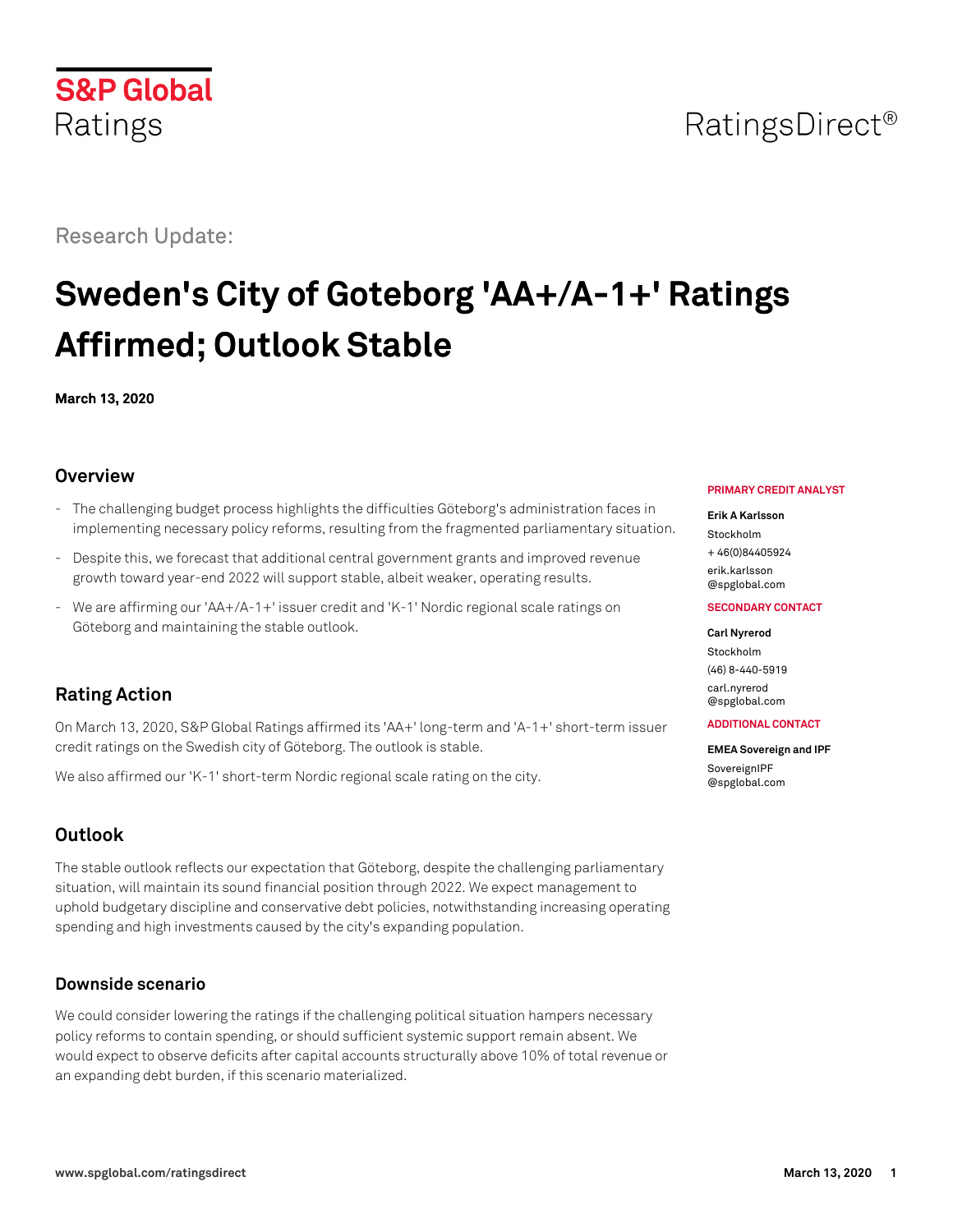#### **Upside scenario**

We could raise the ratings if a higher degree of political consensus, with reinforced control over the city's spending, leads to structurally improved operating margins above 5% of revenue. In this scenario, we expect the city's debt burden would decrease owing to improved cash generation.

#### **Rationale**

We believe the challenging budget process last year indicates an inability to implement necessary policy reforms in the city, given that Göteborg's political situation remains difficult owing to the fragmented parliament and minority government. However, we still consider the city's civil servants a mitigating factor, and we anticipate financial performance will remain stable on the back of the supportive local economy and Swedish institutional framework. We have, however, observed increasing sectorwide risks related to the deteriorating performance of Sweden's local and regional governments (LRGs). Because of Göteborg's high investments, we expect debt levels to increase notably over the coming two years, although the lion's share is to be lent on to financially strong subsidiaries, which mitigates some risk.

## **Political uncertainty and increasing sectorwide risks could weigh negatively on the city's credit quality**

During the budget process in November last year, the opposition halted proposed efficiency measures within the educational department. The political situation remains fragmented in Göteborg, because the incumbent minority government holds only about 30% of local parliament seats. Although we regard the strong team of civil servants as a mitigating factor, and the effect on the budget from the halt of the efficiency measures was not material, we believe the political leadership is increasingly unable to make necessary policy decisions to contain the city's spending and debt burden. In particular, we consider the situation to have deteriorated since our last review in September 2019.

Greater expenditure, accentuated by central government policymaking and insufficient compensation mechanisms and LRG countermeasures, has led to LRGs' weaker performance. As a result, we see a gradually weakening trend for the institutional framework for Swedish LRGs. Nevertheless, we still consider Sweden's institutional framework for LRGs as extremely predictable and supportive, thanks to its high degree of institutional stability, far-reaching equalization system, and local tax autonomy.

Moreover, Göteborg benefits from Sweden's strong economic position, reflected by our estimate of national GDP per capita of about Swedish krona (SEK) 500,600 (about \$53,300) in 2020. Göteborg is Sweden's second-largest city and, as an industrial and regional center, a natural hub for international trade. Its employment structure and socioeconomic profile are roughly at par with national levels.

## **Large spending needs pressure the city's operating performance, and are pushing debt upward**

We expect a gradual deterioration of the city's operating performance over the coming two years. In addition to demographic pressure, the most recent revision of the equalization system will adversely affect Göteborg once fully implemented in 2022, because the city's contributions to the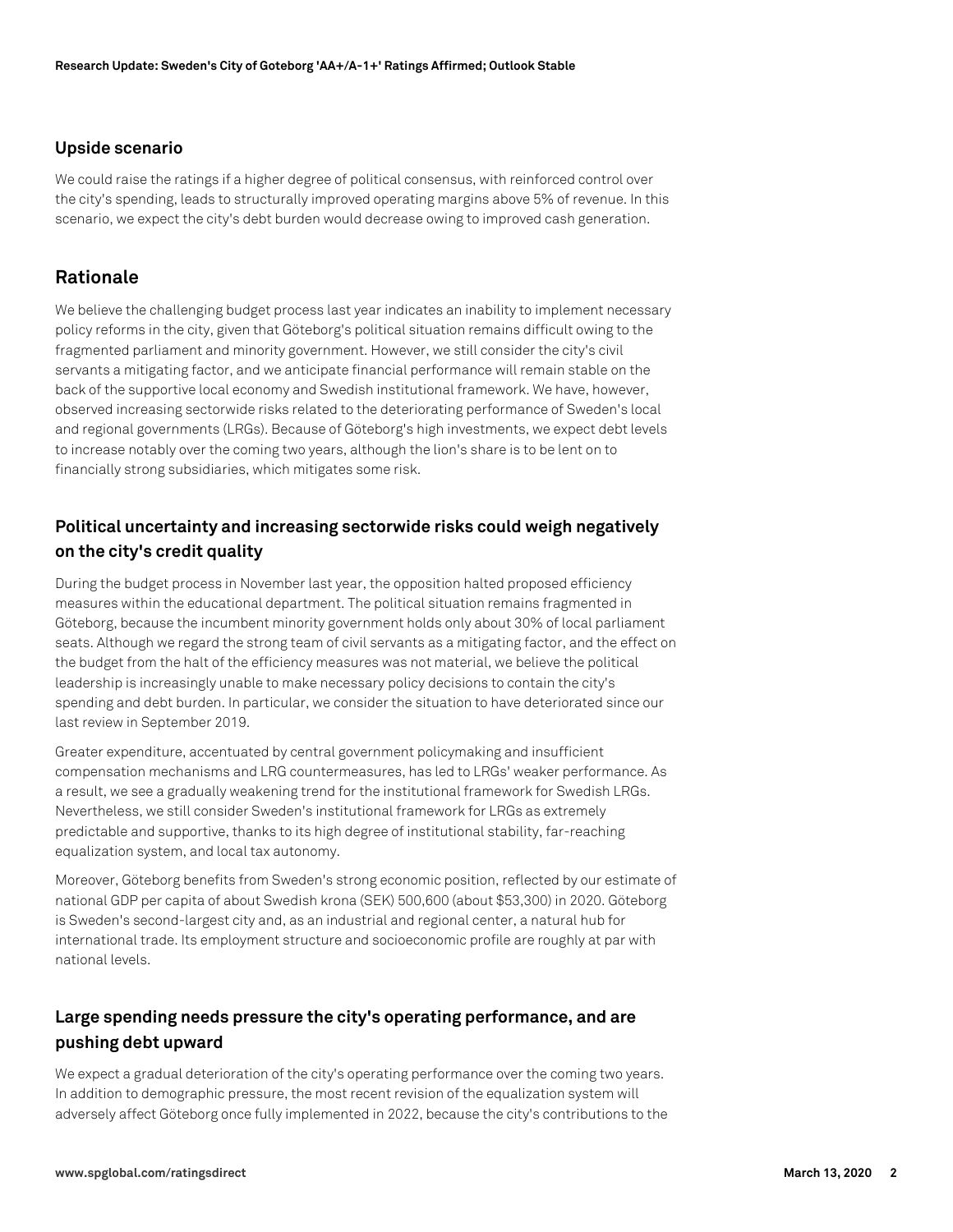system will increase. However, the effect is negligible in 2020 given that the city receives an implementation grant that compensates for the effect, in addition to a temporary grant. In the coming years, as these grants are phased out, we expect pressure on margins. Moreover, we forecast some improvement in tax revenue growth as the Swedish economy improves relative to 2020-2021. However, we acknowledge that a sustained COVID-19 pandemic and market unrest could led to an economic downturn and adversely affect Göteborg's tax-revenue growth toward the end of the forecast period.

The relatively large dividends Göteborg extracts from its company sector are unsustainable, in our view, as they deplete its government-related entities' (GREs') financial flexibility. Instead of policy reforms, the city balances its increasing operating spending with these dividends. Given the political situation, we do not foresee any major reduction of the dividends, and we forecast the city will extract about SEK500 million per year through 2022.

We forecast Göteborg's deficits after capital accounts will increase notably over previous years, owing mainly to improved completion rates on investments and weaker operating performance. The city's investments are mainly in core municipal infrastructure. Over the past year, the capacity within the construction sector has improved, which, in combination with improved internal processes, will cater for higher capital expenditure. In our view, this will also spur increased investments among GREs, especially housing company Förvaltnings AB Framtiden (Framtiden; AA-/Stable/A-1+). We therefore expect a notable spike in the city's direct debt levels over the coming two years.

Göteborg's debt and liquidity management is centralized via the in-house bank that caters for the city's funding needs and those of its GREs. We consider it a mitigating factor that the city has lent on about half its debt to companies that we consider financially strong, and that have commercial business profiles. These companies are Framtiden, Göteborg Energi AB (energy), Göteborgs Hamn AB (harbor), and Gryaab (water and waste). Furthermore, we regard Göteborg's contingent liabilities, including its joint and several guarantee extended to Kommuninvest, as limited.

Göteborg's very favorable liquidity position relies on an ample mix of contracted liquidity facilities and liquid assets that covers 152% of the next 12 months' debt service, as well as our view of strong access to external liquidity.

In our calculation, we include SEK14.6 billion of contracted backups, overdrafts, and facilities with the European Investment Bank and the Council of Europe Development Bank. We also include SEK3.4 billion of cash and liquid assets invested in covered bonds. Furthermore, we estimate Göteborg has SEK1.7 billion in upcoming funding needs. We calculate that the city will service SEK10.7 billion of debt and interest in the next 12 months, including guaranteed loans held directly by its GREs.

## **Key Statistics**

Table 1

#### **City of Goteborg Selected Indicators**

|                        | --Fiscal year ending Dec. 31-- |        |        |        |        |        |
|------------------------|--------------------------------|--------|--------|--------|--------|--------|
| (Mil. SEK)             | 2017                           | 2018   | 2019   | 2020bc | 2021bc | 2022bc |
| Operating revenues     | 40.561                         | 42.050 | 43.550 | 45.575 | 46.410 | 47.751 |
| Operating expenditures | 38.522                         | 40.177 | 41.699 | 43.416 | 44.754 | 46.106 |
| Operating balance      | 2.039                          | 1.873  | 1.851  | 2.159  | 1.656  | 1,645  |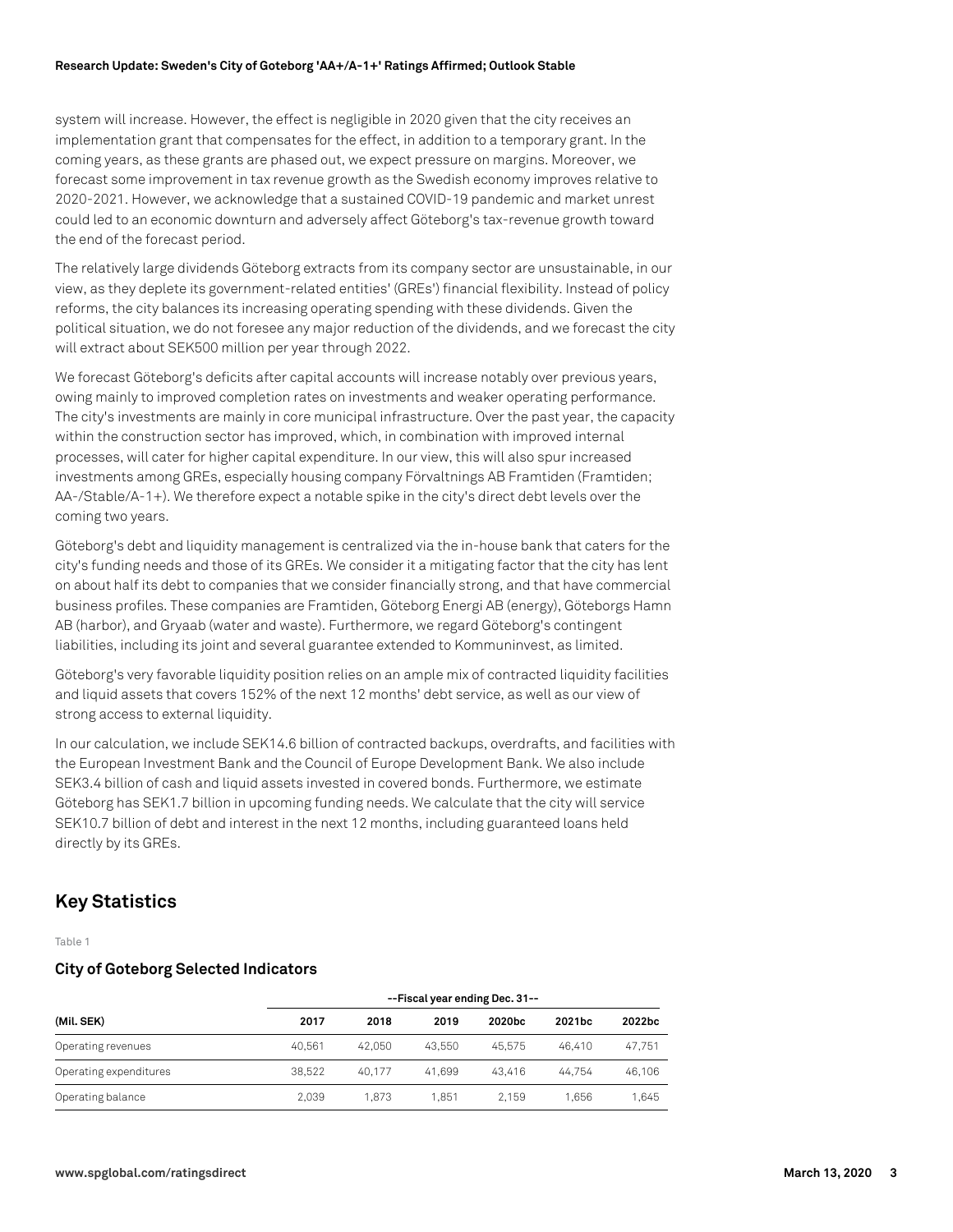#### Table 1

#### **City of Goteborg Selected Indicators (cont.)**

|                                                              | --Fiscal year ending Dec. 31-- |         |          |          |          |         |
|--------------------------------------------------------------|--------------------------------|---------|----------|----------|----------|---------|
| (Mil. SEK)                                                   | 2017                           | 2018    | 2019     | 2020bc   | 2021bc   | 2022bc  |
| Operating balance (% of operating<br>revenues)               | 5.0                            | 4.5     | 4.3      | 4.7      | 3.6      | 3.4     |
| Capital revenues                                             | 824                            | 2,163   | 1,652    | 1,691    | 1.370    | 1,670   |
| Capital expenditures                                         | 3,600                          | 4,950   | 5,682    | 5,822    | 6,158    | 6,637   |
| Balance after capital accounts                               | (737)                          | (914)   | (2, 179) | (1, 971) | (3, 131) | (3,322) |
| Balance after capital accounts (% of<br>total revenues)      | (1.8)                          | (2.1)   | (4.8)    | (4.2)    | (6.6)    | (6.7)   |
| Debt repaid                                                  | 5,832                          | 5,939   | 9,872    | 10,167   | 10,172   | 11,950  |
| Gross borrowings                                             | 10,602                         | 6,916   | 12,965   | 15,531   | 16,857   | 18,543  |
| Balance after borrowings                                     | 155                            | (257)   | (446)    | 448      | 0        | 0       |
| Direct debt (outstanding at year-end)                        | 37,336                         | 38,313  | 41,879   | 47,243   | 53,928   | 60,521  |
| Direct debt (% of operating revenues)                        | 92.0                           | 91.1    | 96.2     | 103.7    | 116.2    | 126.7   |
| Tax-supported debt (outstanding at<br>year-end)              | 39,834                         | 41,414  | 45,819   | 51,380   | 58,272   | 65,082  |
| Tax-supported debt (% of consolidated<br>operating revenues) | 69.8                           | 71.1    | 75.5     | 81.5     | 90.7     | 98.7    |
| Interest (% of operating revenues)                           | 1.2                            | 1.1     | 1.2      | 1.1      | 1.3      | 1.4     |
| Local GDP per capita (SEK)                                   | N/A                            | N/A     | N/A      | N/A      | N/A      | N/A     |
| National GDP per capita (SEK)                                | 462,329                        | 477,636 | 490,591  | 500,646  | 512,881  | 526,971 |

The data and ratios above result in part from S&P Global Ratings' own calculations, drawing on national as well as international sources, reflecting S&P Global Ratings' independent view on the timeliness, coverage, accuracy, credibility, and usability of available information. The main sources are the financial statements and budgets, as provided by the issuer. bc--Base case reflects S&P Global Ratings' expectations of the most likely scenario. SEK--Swedish krona. N/A--Not applicable.

## **Ratings Score Snapshot**

Table 2

#### **City of Goteborg Ratings Score Snapshot**

| Key rating factors         | <b>Scores</b> |
|----------------------------|---------------|
| Institutional framework    |               |
| Economy                    |               |
| Financial management       | 3             |
| Budgetary performance      | 3             |
| Liquidity                  |               |
| Debt burden                | 3             |
| Stand-alone credit profile | $aa+$         |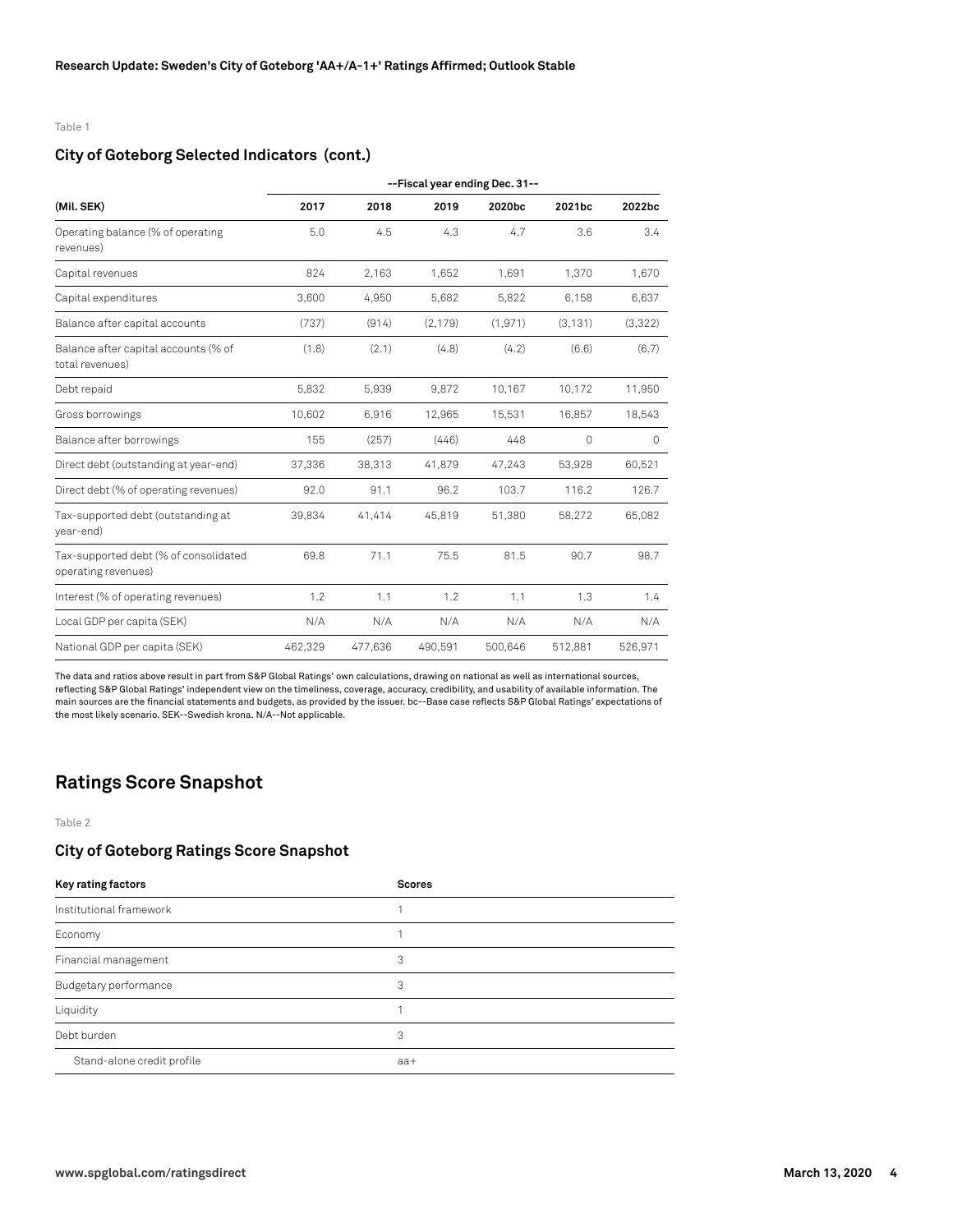#### Table 2

#### **City of Goteborg Ratings Score Snapshot (cont.)**

| Key rating factors   | <b>Scores</b> |
|----------------------|---------------|
| Issuer credit rating | $AA+$         |

S&P Global Ratings bases its ratings on non-U.S. local and regional governments (LRGs) on the six main rating factors in this table. In the "Methodology For Rating Local And Regional Governments Outside Of The U.S.," published on July 15, 2019, we explain the steps we follow to derive the global scale foreign currency rating on each LRG. The institutional framework is assessed on a six-point scale: 1 is the strongest and 6 the weakest score. Our assessments of economy, financial management, budgetary performance, liquidity, and debt burden are on a five-point scale, with 1 being the strongest score and 5 the weakest.

#### **Key Sovereign Statistics**

- Research Update: Sweden 'AAA/A-1+' Ratings Affirmed; Outlook Remains Stable, Feb. 14, 2020

### **Related Criteria**

- Criteria | Governments | International Public Finance: Methodology For Rating Local And Regional Governments Outside Of The U.S., July 15, 2019
- General Criteria: Methodology For Linking Long-Term And Short-Term Ratings, April 7, 2017
- General Criteria: Use Of CreditWatch And Outlooks, Sept. 14, 2009

#### **Related Research**

- Swedish Government To Mitigate Impact From Coronavirus On Local And Regional Governments, March 11, 2020
- Sovereign Risk Indicators, Dec. 12, 2019. Interactive version available at http://www.spratings.com/sri
- Swedish Municipalities And Regions, Dec. 3, 2019
- Forvaltnings AB Framtiden, Oct. 25, 2019.
- Sweden's Local Governments To Get A Slight Boost From 2020 Budget, Sept. 20, 2019
- Sweden's Municipal Sector Faces An Equalization Shake-Up, Sept. 13, 2019
- Default, Transition, and Recovery: 2018 Annual International Public Finance Default And Rating Transition Study, Aug. 19, 2019
- Institutional Framework Assessments For International Local And Regional Governments, July 4, 2019
- A Potential Profit Cap On Private Operators In Sweden's Welfare Sector Could Increase LRG Spending, March 11, 2019
- Sweden 'AAA/A-1+' Ratings Affirmed; Outlook Stable, Feb. 22, 2019
- European Local And Regional Government Risk Indicators, Nov. 9, 2018

In accordance with our relevant policies and procedures, the Rating Committee was composed of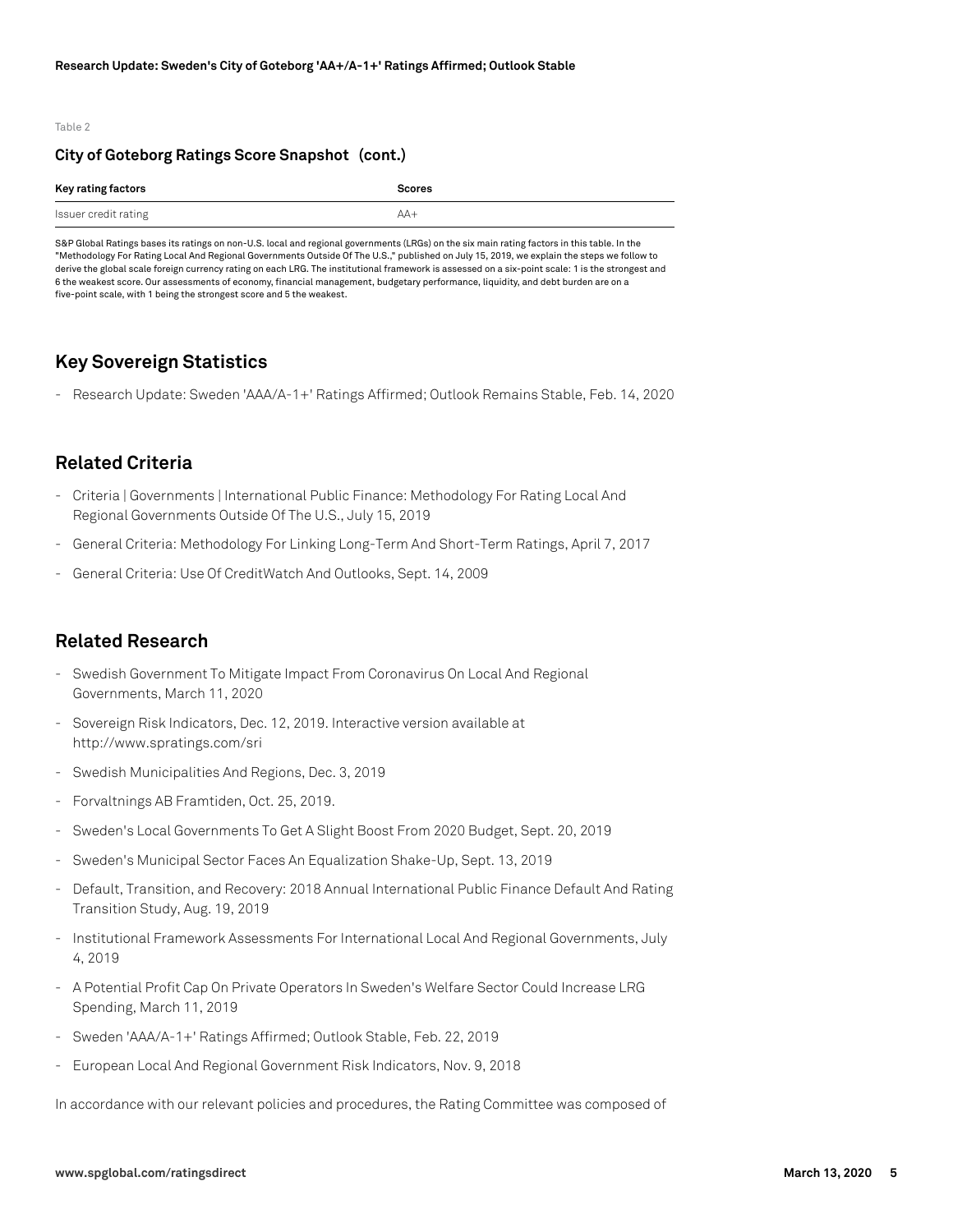#### **Research Update: Sweden's City of Goteborg 'AA+/A-1+' Ratings Affirmed; Outlook Stable**

analysts that are qualified to vote in the committee, with sufficient experience to convey the appropriate level of knowledge and understanding of the methodology applicable (see 'Related Criteria And Research'). At the onset of the committee, the chair confirmed that the information provided to the Rating Committee by the primary analyst had been distributed in a timely manner and was sufficient for Committee members to make an informed decision.

After the primary analyst gave opening remarks and explained the recommendation, the Committee discussed key rating factors and critical issues in accordance with the relevant criteria. Qualitative and quantitative risk factors were considered and discussed, looking at track-record and forecasts.

The committee's assessment of the key rating factors is reflected in the Ratings Score Snapshot above.

The chair ensured every voting member was given the opportunity to articulate his/her opinion. The chair or designee reviewed the draft report to ensure consistency with the Committee decision. The views and the decision of the rating committee are summarized in the above rationale and outlook. The weighting of all rating factors is described in the methodology used in this rating action (see 'Related Criteria And Research').

## **Ratings List**

#### **Ratings Affirmed**

| Goteborg (City of)              |                   |
|---------------------------------|-------------------|
| Issuer Credit Rating            | $AA+/Stable/A-1+$ |
| Nordic Regional Scale --/--/K-1 |                   |
| Senior Unsecured                | $\Delta\Delta +$  |
| Commercial Paper                | $A-1+$            |
| Commercial Paper                | K-1               |

Certain terms used in this report, particularly certain adjectives used to express our view on rating relevant factors, have specific meanings ascribed to them in our criteria, and should therefore be read in conjunction with such criteria. Please see Ratings Criteria at www.standardandpoors.com for further information. A description of each of S&P Global Ratings' rating categories is contained in "S&P Global Ratings Definitions" at https://www.standardandpoors.com/en\_US/web/guest/article/-/view/sourceId/504352 Complete ratings information is available to subscribers of RatingsDirect at www.capitaliq.com. All ratings affected by this rating action can be found on S&P Global Ratings' public website at www.standardandpoors.com. Use the Ratings search box located in the left column. Alternatively, call one of the following S&P Global Ratings numbers: Client Support Europe (44) 20-7176-7176; London Press Office (44) 20-7176-3605; Paris (33) 1-4420-6708; Frankfurt (49) 69-33-999-225; Stockholm (46) 8-440-5914; or Moscow 7 (495) 783-4009.